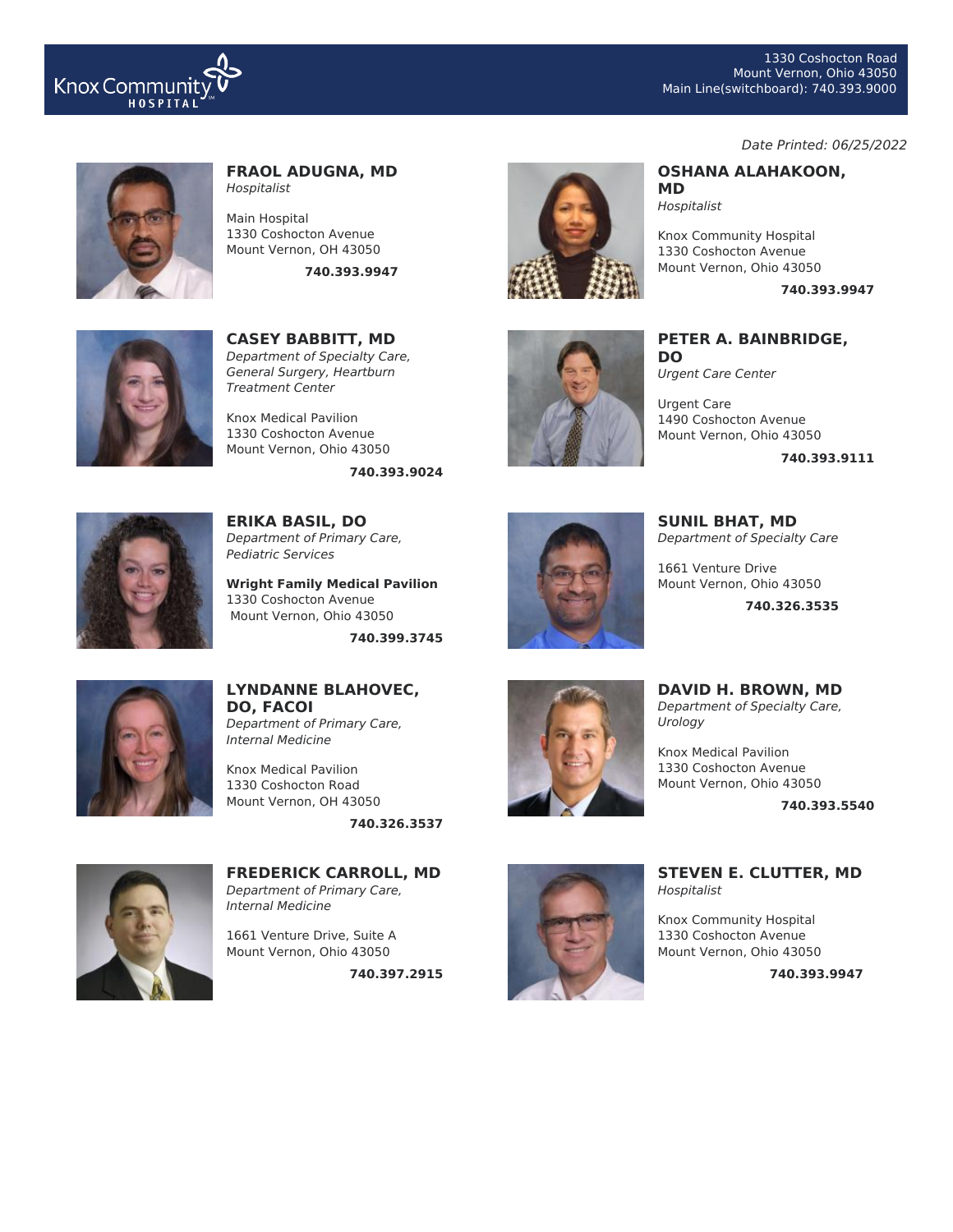

**JULIE L. COSTELLO, MD, FCCP**

Department of Specialty Care, Pulmonology

Knox Medical Pavilion 1330 Coshocton Avenue Mount Vernon, Ohio 43050

**740.399.3814**



#### **REBEKAH CRAWFORD, DO**

Department of Primary Care, Family Medicine

Wright Family Medical Pavilion 1330 Coshocton Avenue Mount Vernon, Ohio 43050

**740.326.3521**



**GREGORY J. CUSH, MD** Department of Specialty Care, Orthopaedics/Sports Medicine

Knox Medical Pavilion 1330 Coshocton Avenue Mount Vernon, Ohio 43050

**740.393.9898**



**DAVID A. DE LORENZO, DO** Hospitalist

Main Hospital 1330 Coshocton Avenue Mount Vernon, Ohio 43050

**740.393.9947**



# **KENNETH H. DOOLITTLE II, MD** Department of Specialty Care,

Orthopaedics/Sports Medicine

Center for Rehab and Wellness 1330 Coshocton Avenue Mount Vernon, Ohio 43050

**740.393.2226**



**KELSEY DURBIN, MD** Department of Specialty Care, Ophthalmology

1355 Yauger Road Mount Vernon, Ohio 43050

**740.397.2425**



**AMBER DAUGHERTY, MD** Department of Primary Care, Family Medicine

16361 Village Parkway Fredericktown, Ohio 43019

**740.399.3863**



**JODI DOME, DO, FACOI** Department of Specialty Care, Nephrology

Knox Medical Pavilion 1330 Coshocton Avenue Mount Vernon, Ohio 43050

**740.399.3750**



# **ROBERT L. DRAKE, DO**

Cardiovascular Services, Department of Specialty Care, Cardiology

Wright Family Medical Pavilion 1330 Coshocton Avenue Mount Vernon, Ohio 43050

**740.397.5400**



# **ABIGAIL L. ELLIOTT, DPM, AACFAS**

Center for Wound Healing, Department of Specialty Care, Podiatry

7 Woodlake Trail Mount Vernon, OH 43050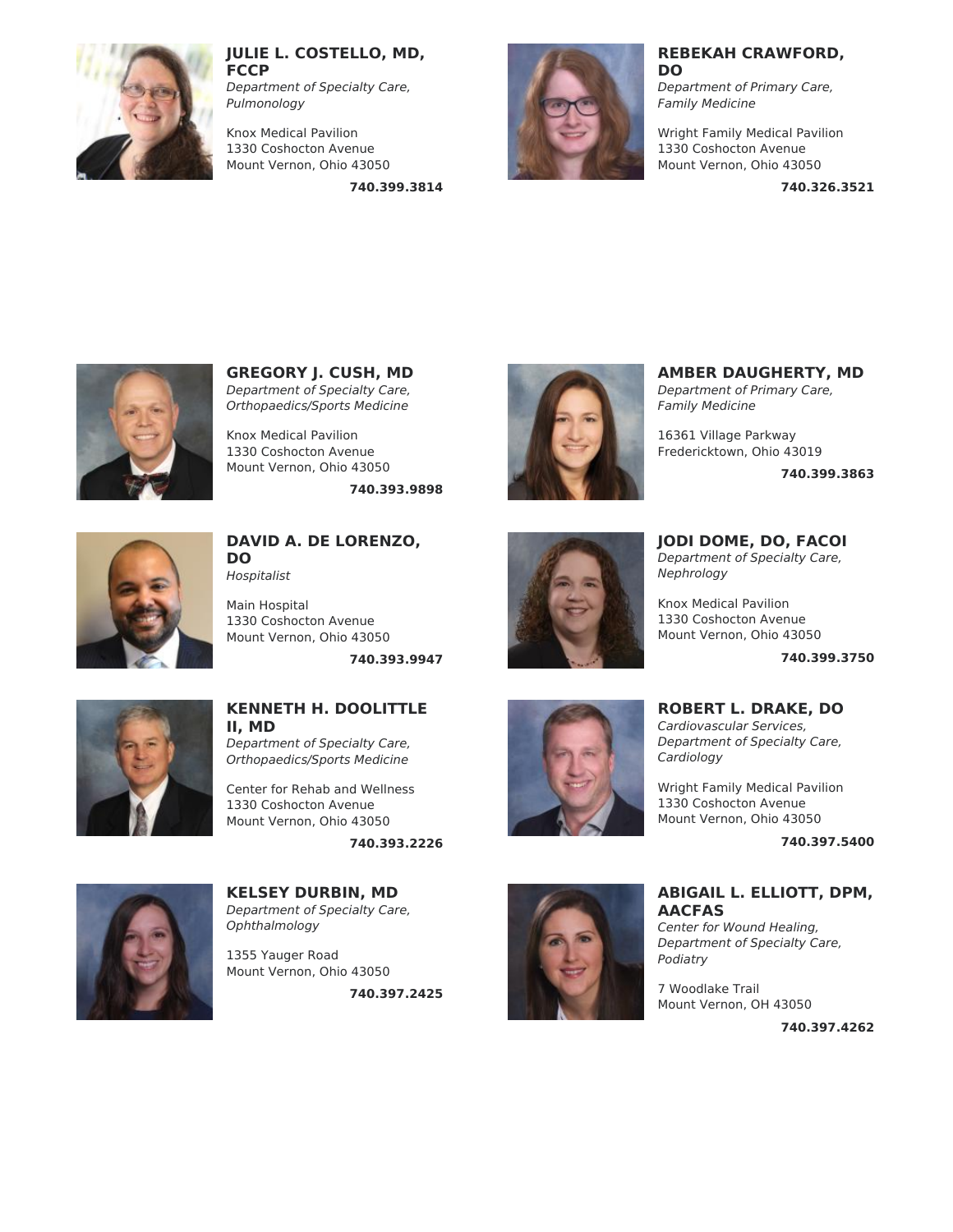

## **TISHA G. FARRELL, DO** Laboratory

Main Hospital 1330 Coshocton Avenue Mount Vernon, Ohio 43050

**740.393.9000**



**MAGDALENA GASIOROVA, MD** Hospitalist

Main Hospital 1330 Coshocton Avenue Mount Vernon, Ohio 43050

**740.393.9947**



**KOMBIAN GBARUK, MD, MPH** Hospitalist

Main Hospital 1330 Coshocton Avenue Mount Vernon, Ohio 43050

**740.393.9608**



**MICHAEL FRACASSA, DPM**

Providers - KCH Affiliated

1641 Venture Drive Mount Vernon, Ohio 43050

**ZACHARY M. GATTON,**

1330 Coshocton Avenue Mount Vernon, Ohio 43050

**MD**

Anesthesiology Main Hospital

**740.393.3338**

**740.393.9000**



**BARRY S. GEORGE, MD, FACC, FSCAI, FACP**

Cardiovascular Services, Department of Specialty Care, Cardiology

Wright Family Medical Pavilion 1330 Coshocton Avenue Mount Vernon, Ohio 43050

**740.397.5400**



**JAIME GOODMAN, MD** Department of Specialty Care, Endocrinology

Wright Family Medical Pavilion 1330 Coshocton Avenue Mount Vernon, Ohio 43050

**740.399.3890**



**ERIC A. HANSEN, MD** Department of Primary Care, Family Medicine

16361 Village Parkway Fredericktown, Ohio 43019

**740.399.3863**



**SUZANNE HELMING, DO** Department of Specialty Care, Otolaryngology, Heartburn Treatment Center

Knox Medical Pavilion 1330 Coshocton Avenue Mount Vernon, Ohio 43050

**740.397.0700**



**HUFZA HANIF, MD** Department of Specialty Care, Rheumatology

Knox Medical Center 1330 Coshocton Avenue Mount Vernon, Ohio 43050

**740.399.3769**



**JARRETT B. HELMING, DO** Department of Specialty Care, Orthopaedics/Sports Medicine

Knox Medical Pavilion 1330 Coshocton Avenue Mount Vernon, Ohio 43050

**740.393.9898**

**JED W. HENRY, MD** Department of Specialty Care, Urology

Knox Medical Pavilion 1330 Coshocton Avenue Mount Vernon, Ohio 43050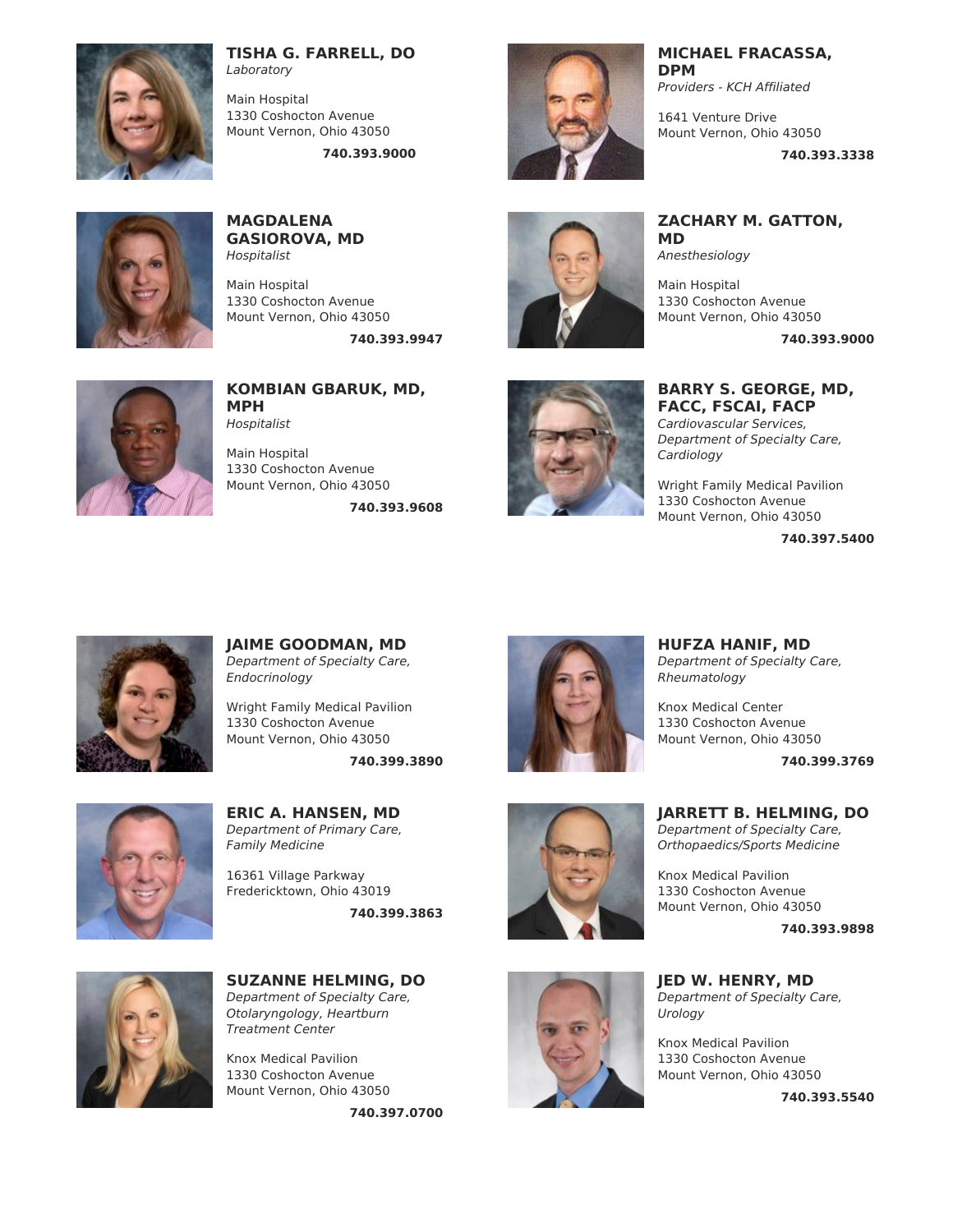

#### **CHRISTOPHER HETRICK, DO**

Department of Specialty Care, Otolaryngology, Heartburn Treatment Center

Knox Medical Pavilion Suite 1B 1330 Coshocton Avenue Mount Vernon, Ohio 43050

**740.397.0700**



**PHILIP HOLZER, OD** Department of Specialty Care, **Ophthalmology** 

1355 Yauger Road Mount Vernon, OH 43050

**740.397.2425**



# **MICHAEL D. HEUMAN, MD**

Department of Specialty Care, General Surgery, Heartburn Treatment Center, Robotic Surgery

Knox Medical Pavilion 1330 Coshocton Avenue Mount Vernon, Ohio 43050

**740.393.9024**



# **TAMARA L HOLZER, DO, FACOS, CPE**

Department of Specialty Care, General Surgery, Heartburn Treatment Center, Robotic Surgery

Knox Medical Pavilion 1330 Coshocton Avenue Mount Vernon, Ohio 43050

**740.393.9024**



**DAVID A. KITTOE, MD** Hospitalist

Main Hospital 1330 Coshocton Avenue Mount Vernon, Ohio 43050

**740.393.9947**



**MATTHEW P. KOEHLER, JR., MD** Department of Specialty Care, Ophthalmology

1355 Yauger Road Mount Vernon, OH 43050

**740.397.2425**



**ROBERT M. KONSTAN, MD** Diagnostic Imaging

Main Hospital 1330 Coshocton Avenue Mount Vernon, Ohio 43050

**740.392.8378**



**DAVID J. MCCANN, MD** Urgent Care Center

Urgent Care Center 1490 Coshocton Avenue Mount Vernon, OH 43050

**740.393.9111**





Knox Community Hospital 1330 Coshocton Avenue Mount Vernon, Ohio 43050

**740.393.9947**



**THOMAS MCKINLEY, MD** Center for Wound Healing, Department of Primary Care, Internal Medicine

Knox Medical Pavilion 1330 Coshocton Avenue Mount Vernon, Ohio 43050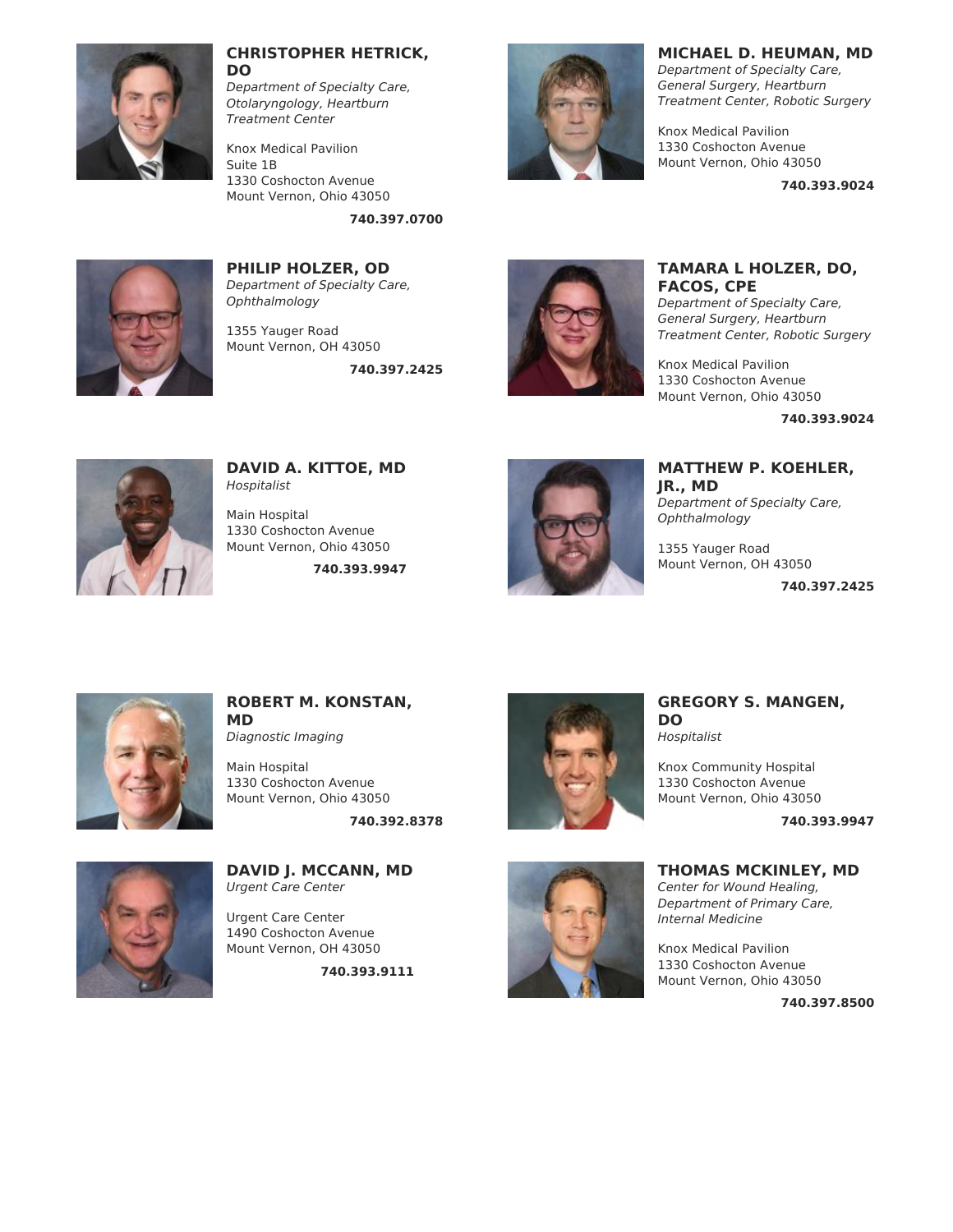

# **AEVAN MCLAUGHLIN, MD**

Department of Specialty Care, General Surgery, Heartburn Treatment Center, Robotic Surgery, Weight Management

Knox Medical Pavilion 1330 Coshocton Avenue Mount Vernon, Ohio 43050 Weight [Management](file:///tmp/node/264)

**740.393.9024**



# **MOHAMUD SI MOHAMED, MD**

Hospitalist

Knox Community Hospital 1330 Coshocton Avenue Mount Vernon, Ohio 43050

**740.393.9947**



**AMY D. MURNEN, MD, FAAFP** Department of Primary Care, Family Medicine

Wright Family Medical Pavilion 1330 Coshocton Avenue Mount Vernon, Ohio 43050

**740.326.3521**



**BRUCE P. MILLER, MD** Providers - KCH Affiliated

248 North Main Street, Utica, Ohio 43080

**740.892.2171**



**LAURIE MOONEY, MD, FCCP, D-ABSM** Sleep Medicine

Main Hospital 1330 Coshocton Avenue Mount Vernon, Ohio 43050

**740.393.9915**

**BRENT C. NIMETH, MD, FAAFP** Department of Primary Care, Family Medicine Mount Vernon, OH 43050

1220 Yauger Road

**740.263.7036**



# **REIGNIER NOHAY, MD** Hospitalist

Main Hospital 1330 Coshocton Avenue Mount Vernon, Ohio 43050

**740.393.9947**



**BRENT OGLE, DO** Providers - KCH Affiliated

206 South Mulberry Street Mount Vernon, Ohio 43050

**740.397.3553**



**JENNIFER F. OGLE, DO** Providers - KCH Affiliated

206 South Mulberry Street Mount Vernon, Ohio 43050

**740.397.3553**



**CHANDRAVADAN P. PATEL, MD** Psychiatry

809 Coshocton Avenue Suite A Mount Vernon, OH 43050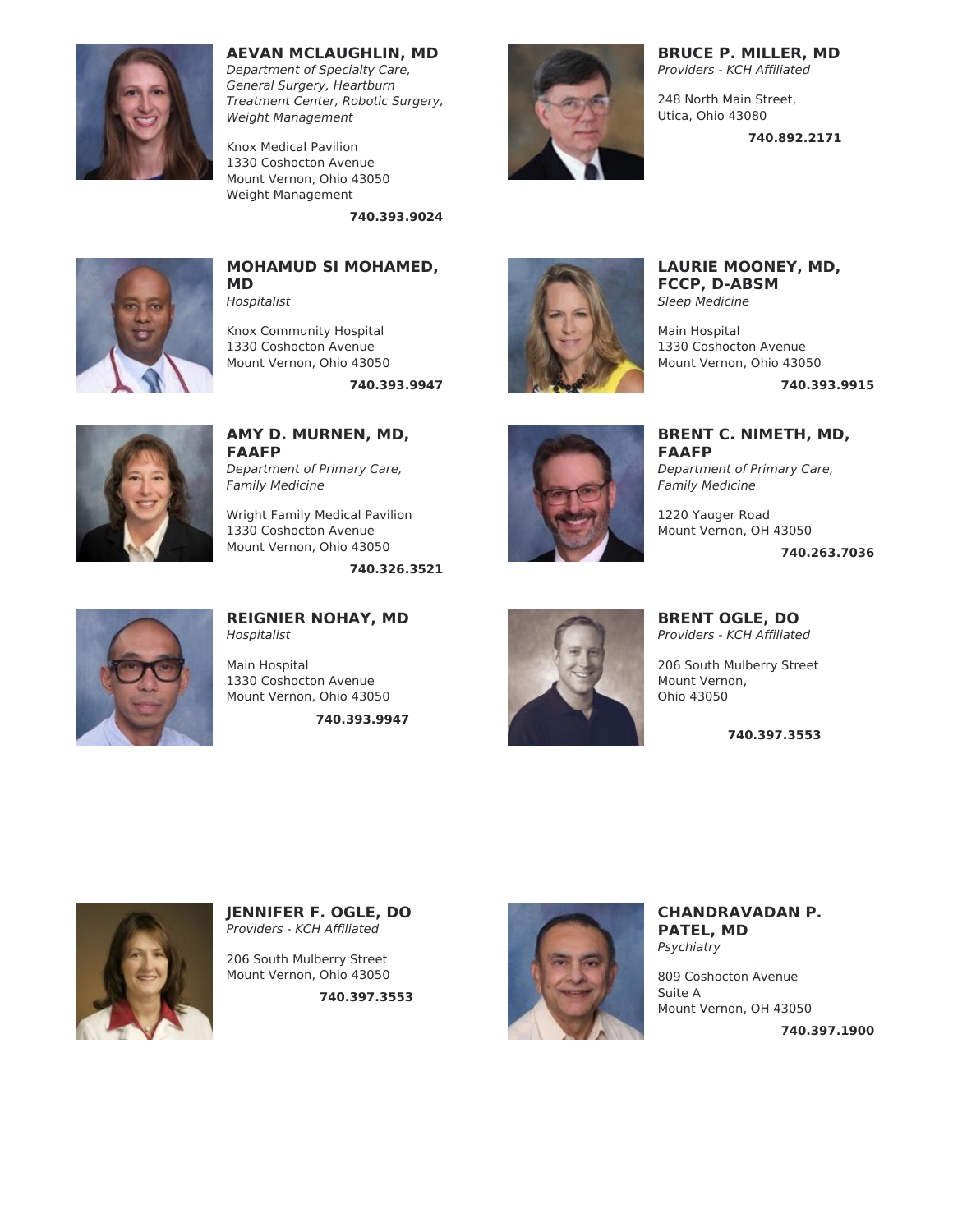

## **JONATHAN S. PEDRICK, MD**

Acute Rehabilitation Unit

Fifth Floor, Main Hospital 1330 Coshocton Avenue Mount Vernon, OH 43050

**740.462.3220**



#### **GANGARAM RASA, MD, FACC**

Cardiovascular Services, Department of Specialty Care, Cardiology

Wright Family Medical Pavilion 1330 Coshocton Avenue Mount Vernon, Ohio 43050

**740.397.5400**



**HUSAIN RASHEED, MD** Center for Cancer Care

Knox Medical Pavilion 1330 Coshocton Avenue Mount Vernon, Ohio 43050

**740.393.5551**



**DEBORAH J. REEDER, MD** Department of Specialty Care, Ophthalmology

1355 Yauger Road Mount Vernon, Ohio 43050

**740.397.2425**



**NANCY V. RODWAY, MD, MS, MPH, FACOEM, FASCP, FCAP** Department of Specialty Care, Mid-Ohio Corporate Care

1490 Coshocton Avenue Mount Vernon, OH 43050

**740.393.WORK (9675)**



**MATTHEW BRADLEY SMITH, MD** Urgent Care Center

Urgent Care 1490 Coshocton Avenue Mount Vernon, OH 43050

**740.393.9111**



**REBECCA A. STILSON, MD** Department of Specialty Care, Obstetrics/Gynecology

Wright Family Medical Pavilion 1330 Coshocton Avenue Mount Vernon, Ohio 43050

**740.326.3531**





**SHAWN REED, MD**

Department of Primary Care, Internal Medicine

Knox Medical Pavillion 1330 Coshocton Avenue Mount Vernon, Ohio 43050

**740.326.3537**

**KENDAL RICHARD, MD** Anesthesiology

Main Hospital 1330 Coshocton Avenue Mount Vernon, Ohio 43050

**KATHLEEN M. ROGERS, MD, FAAD** Department of Specialty Care, Dermatology

> Knox Medical Center 1330 Coshocton Avenue Mount Vernon, Ohio 43050

> > **740.399.3760**

# **MARGARET SOMPLE, DO** Department of Primary Care,

Department of Primary Care, Pediatric Services

Wright Family Medical Pavilion 1330 Coshocton Avenue Mount Vernon, Ohio 43050

**740.399.3745**

**MICHAEL SULLIVAN, MD** Department of Specialty Care, Obstetrics/Gynecology

Wright Family Medical Pavilion 1330 Coshocton Avenue Mount Vernon, Ohio 43050

**740.326.3531**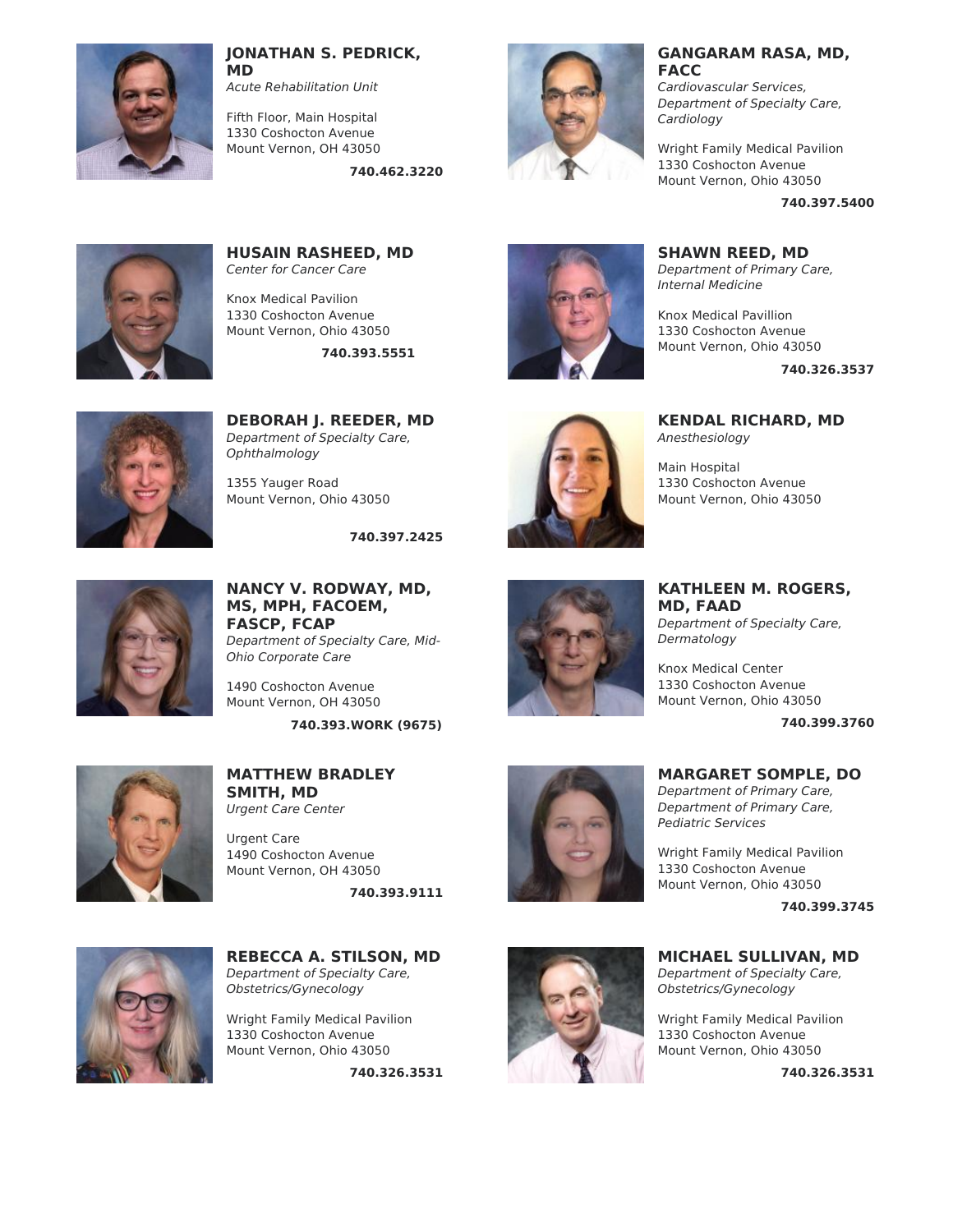

# **KAMAL TALUKDER, MD**

Department of Primary Care, Pediatric Services

Knox Medical Pavilion 1330 Coshocton Avenue Mount Vernon, Ohio 43050

**740.392.4453**



# **ALIX J. TERCIUS, MD, MBA, FACC, RPVI**

Cardiovascular Services, Department of Specialty Care, Cardiology

Wright Family Medical Pavilion 1330 Coshocton Avenue Mount Vernon, Ohio 43050

**740.397.5400**



**SANDRA K. THRASHER, MD** Anesthesiology

Main Hospital 1330 Coshocton Avenue Mount Vernon, Ohio 43050



# **ZACHARY J. THURMAN, MD**

Department of Primary Care

Wright Family Medical Pavilion 1330 Coshocton Avenue Mount Vernon, Ohio 43050 Monday - Friday | 8 am -5 pm

**740.326.3521**



**TRENT TIMMONS, DO** Emergency Department

Emergency Department 1330 Coshocton Avenue Mount Vernon, Ohio 43050



**SVETLANA "DR. LANA" TITISHINA, MD** Department of Primary Care,

Department of Primary Care, Pediatric Services

Wright Family Medical Pavilion 1330 Coshocton Avenue Mount Vernon, Ohio 43050

**G. STEPHEN VINCENT, MD** Department of Specialty Care,

Vascular Surgery 7 Woodlake Trail

**740.399.3745**

**740.399.3846**



**JASMINE USHER-LEDET, MD** Department of Primary Care, Family Medicine

4581 Columbus Road, Centerburg, Ohio 43011

**740.625.6234**



**AARON L. WILSON, DO, FAAFP** Providers - KCH Affiliated

122 Columbus Road, Fredericktown, Ohio 43019

**740.694.1261**



**JEFFREY WILSON, DPM** Providers - KCH Affiliated

Mount Vernon, Ohio 43050

1641 Venture Drive, Suite A Mount Vernon, Ohio 43050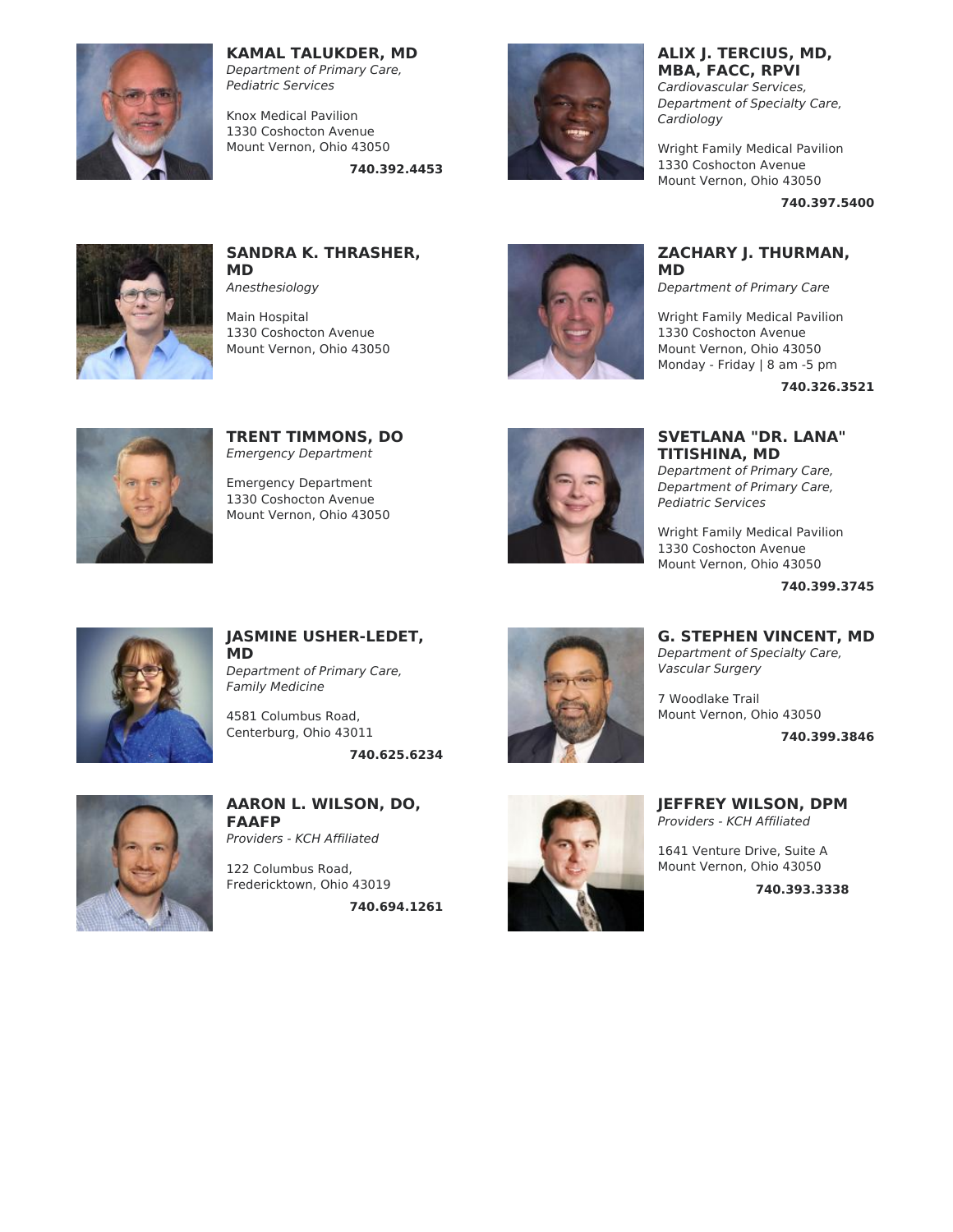

**KRISTEN WITHAM, DO** Department of Specialty Care,

Obstetrics/Gynecology

Wright Family Medical Pavilion 1330 Coshocton Avenue Mount Vernon, Ohio 43050

**740.326.3531**



**R. TED WOODRUFF, MD**

Department of Specialty Care, Neurology

Knox Medical Center 1330 Coshocton Avenue Mount Vernon, OH 43050

**740.399.3772**



**EMILY WOODS, DO** Department of Specialty Care, Obstetrics/Gynecology

**Wright Family Medical Pavilion** 1330 Coshocton Avenue Mount Vernon, Ohio 43050 **740.326.3531**



**VICTORIA ZYSEK, DO** Cardiovascular Services

Wright Family Medical Pavilion 1330 Coshocton Avenue Mount Vernon, OH 43050

**740.397.5400**



**RAYMOND JOHNSON PA-C**

Comming Soon



**JENNIFER AIKEY, CRNA** Anesthesiology

Main Hospital 1330 Coshocton Avenue Mount Vernon, Ohio 43050



**KELLY ANSCHUTZ, CRNA** Anesthesiology

Main Hospital 1330 Coshocton Avenue Mount Vernon, Ohio 43050



**SUSAN ASH NP-C, RN-BC**

Main Hospital 1330 Coshocton Avenue Mount Vernon, Ohio 43050



# **KRISTIN BAKER, APRN-CNP**

Cardiovascular Services, Department of Specialty Care, Cardiology

Wright Family Medical Pavilion 1330 Coshocton Avenue Mount Vernon, Ohio 43050

**740.397.0108**



**MICHELLE COPELAND** Department of Specialty Care,

Otolaryngology

Knox Medical Pavilion 1330 Coshocton Avenue Mount Vernon, Ohio 43050

**740.397.0700**



**JEFF BLUBAUGH, CRNA** Anesthesiology

Main Hospital 1330 Coshocton Avenue Mount Vernon, Ohio 43050



**DANIEL A COX, PA-C** Department of Specialty Care, Urology

Knox Medical Pavilion 1330 Coshocton Avenue Mount Vernon, Ohio 43050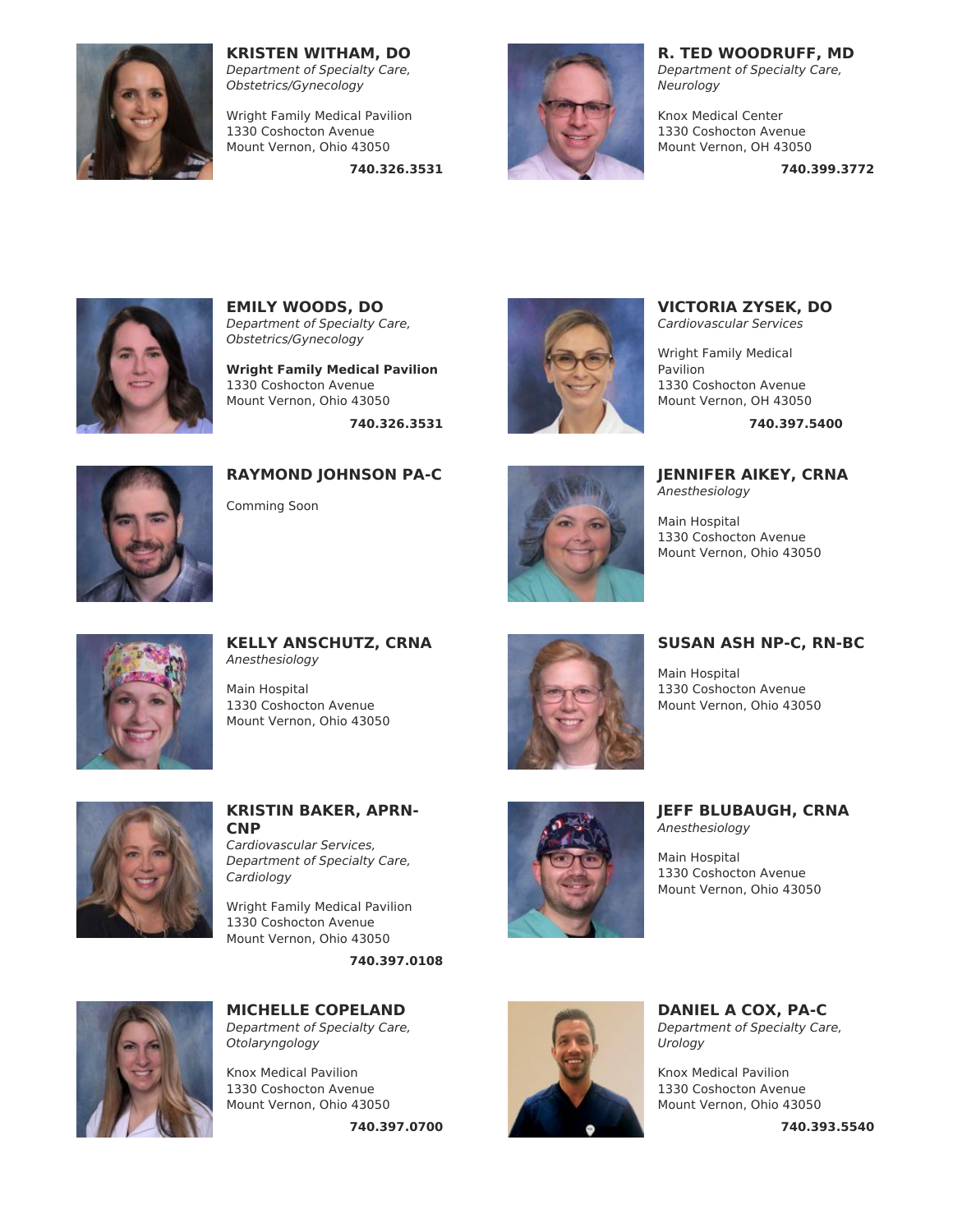

#### **KIM CULLERS, APRN-CNP** Urgent Care Center

Urgent Care Center 1490 Coshocton Avenue Mount Vernon, Ohio 43050

**740.393.9111**



**LAURA EICHENLAUB, APRN-CNP** Center for Cancer Care

Knox Medical Pavilion 1330 Coshocton Avenue Mount Vernon, Ohio 43050

**740.393.5551**





**AMY FERENBAUGH, MS, APRN-CNP** Department of Specialty Care, Otolaryngology, Weight Management

Wright Family Medical Pavilion 1330 Coshocton Avenue Mount Vernon, Ohio 43050

**740.326.3521**



**AMANDA M. FILLER, APRN-CNP** Department of Specialty Care,

Knox Medical Pavilion

**JILL HUNTER, APRN-CNP**

**740.399.3814**

**740.393.9947**



**ARLENE F. HALL, APRN-CNP** Department of Specialty Care,

Knox Medical Pavilion 1330 Coshocton Avenue Mount Vernon, Ohio 43050

Urology

**740.393.5540**



**SARAH JACKSON, APRN-CNP** Department of Primary Care, Family Medicine

16361 Village Parkway, Fredericktown, Ohio 43019

**740.399.3863**





# **TAMMY JOSEPH, APRN-CNP**

Department of Primary Care, Family Medicine

Wright Family Medical Pavilion 1330 Coshocton Avenue Mount Vernon, Ohio 43050

**740.326.3521**

# Pulmonology



1330 Coshocton Avenue Mount Vernon, Ohio 43050

Hospitalist

Main Hospital

# **ALLISON R. DOUP, MSN, APRN-CNP**

Department of Primary Care, Family Medicine

1220 Yauger Road Mount Vernon, OH 43050

**740.263.7036**

**740.393.9898**

**ANTONIA ERNDT, PA** Department of Specialty Care, Orthopaedics/Sports Medicine Knox Medical Pavilion 1330 Coshocton Avenue Mount Vernon, Ohio 43050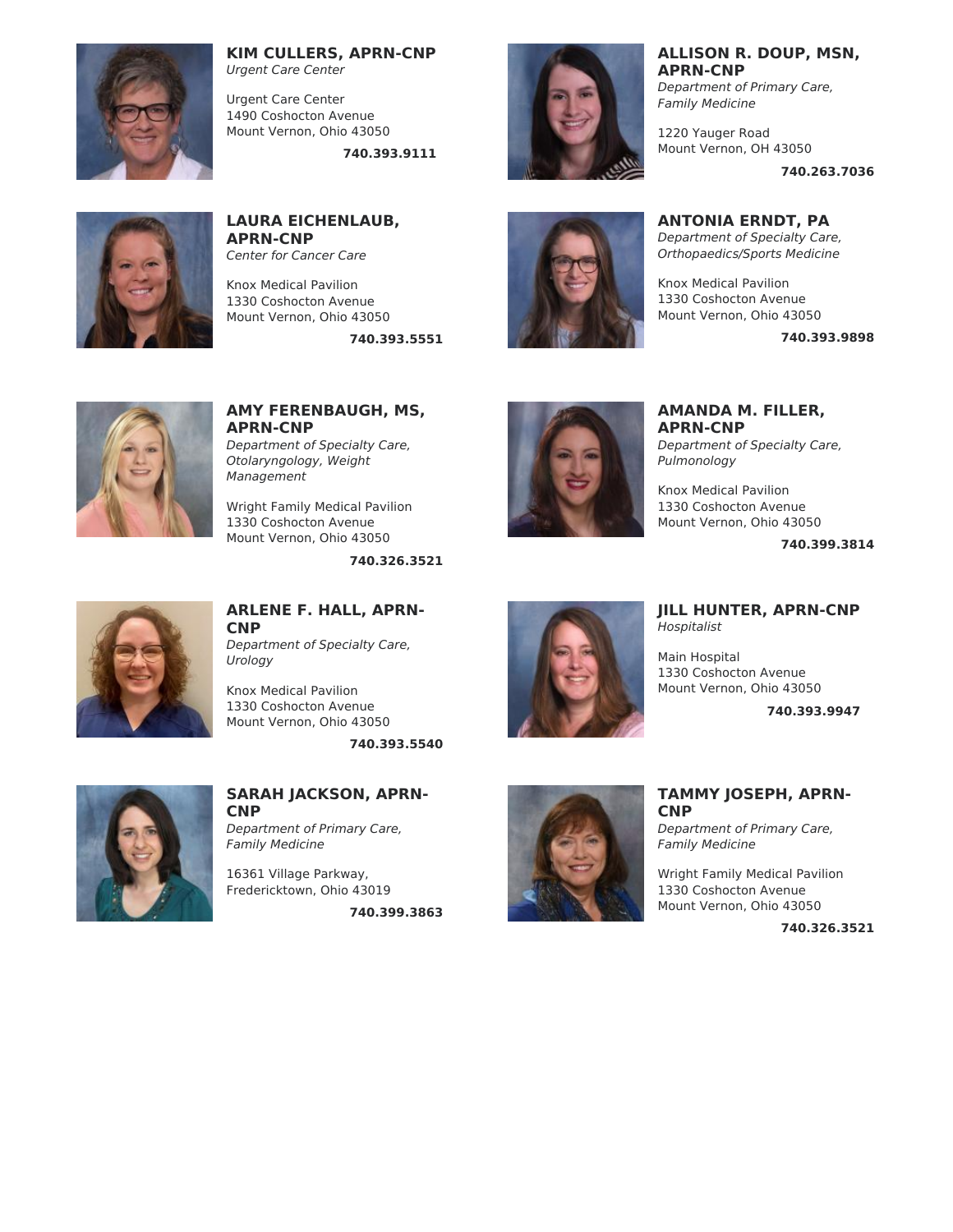

#### **KORI KIRKHOPE, APRN-CNP**

Center for Wound Healing, Department of Primary Care, Internal Medicine

**Internal Medicine:** Knox Medical Pavilion, 1330 Coshocton Avenue, Mount Vernon, Ohio 43050 **Center for Wound Healing:** Knox Medical Pavilion, 1330 Coshocton Avenue, Mount Vernon, Ohio 43050

**740.326.3537**

#### **ANGELA N. LAWSON, CRNA**

Anesthesiology

Main Hospital 1330 Coshocton Avenue Mount Vernon, Ohio 43050



Department of Specialty Care, Urology

**ASHLEY LEUTZE, PA-C**

Knox Medical Pavilion 1330 Coshocton Avenue Mount Vernon, OH 43050

**740.393.5540**



**JASON LEWIS, PA-C** Urgent Care Center

Urgent Care Center 1490 Coshocton Avenue Mount Vernon, Ohio 43050

**740.393.9111**



# **ANDREA MANTELL, APRN-CNP** Cardiovascular Services,

Department of Specialty Care, **Cardiology** 

Wright Family Medical Pavilion 1330 Coshocton Avenue Mount Vernon, Ohio 43050

**740.397.5400**



# **JENNIE MCCLAIN DNP, FNP-BC**

Community Health Center, St. Rt. 36, Mount Vernon, OH 43050

**740.399.8008 (CHC)**



**HOLLY A. MAST, APRN-CNP**

Department of Primary Care, Family Medicine

16361 Village Parkway Fredericktown, Ohio 43019

**740.399.3863**



# **BRITNEY MCCOLLOUGH, APRN-CNP**

Department of Specialty Care, Otolaryngology

**Allergy Clinic** 10 Woodlake Trail Mount Vernon, Ohio 43050 **Otolaryngology Office** Knox Medical Pavilion Mount Vernon, Ohio 43050

**740.393.5223 | Allergy Clinic, 740.397.0700 | ENT Office**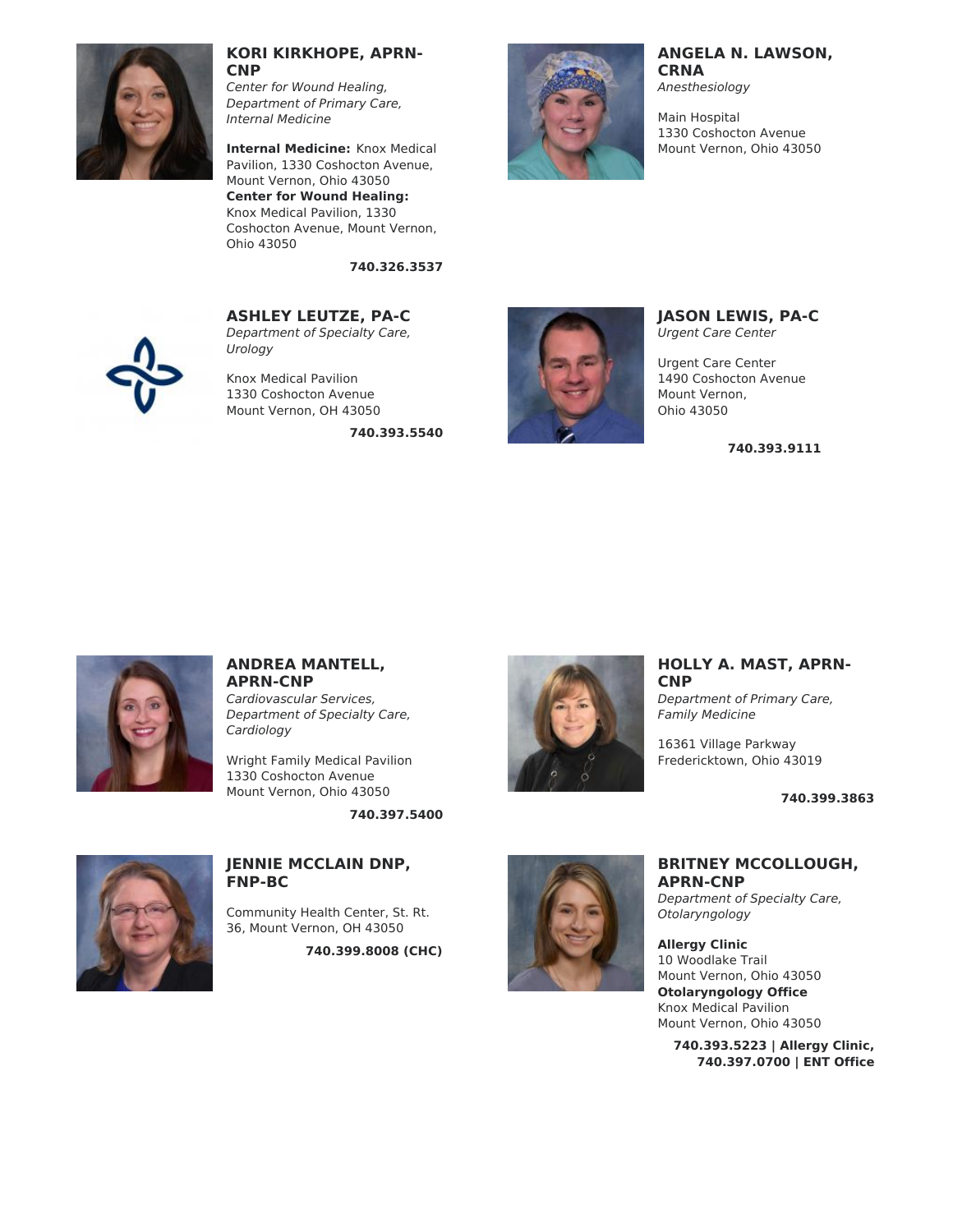

**RACHAIL MCKINLEY, APRN-CNP**

Department of Primary Care, Family Medicine

Knox Medical Pavilion 1330 Coshocton Avenue Mount Vernon, Ohio 43050

**740.397.8500**



**AMBER MORRISON, APRN-CNP** Department of Primary Care, Family Medicine

4581 Columbus Road Centerburg, OH 43011

**740.625.6234**



**BRIAN MESARCHIK, CRNA**

Anesthesiology

Main Hospital 1330 Coshocton Avenue Mount Vernon, Ohio 43050



**RANDY ORSBORN, PA-C** Urgent Care Center

Urgent Care 1490 Coshocton Avenue Mount Vernon, OH 43050

**740.393.9111**



# **BRANDI PENNINGTON, APRN-CNP**

Community Health Center, St. Rt. 36, Mount Vernon, OH 43050

**740.399.8008 (CHC)**



**AMANDA POORMAN MSN, CNM** Department of Specialty Care, Obstetrics/Gynecology

Wright Family Medical Pavilion 1330 Coshocton Avenue Mount Vernon, Ohio 43050

**740.326.3531**



# **ELIZABETH POWELL, APRN-CNP** Department of Primary Care,

Family Medicine Wright Family Medical Pavilion

1330 Coshocton Avenue Mount Vernon, Ohio 43050

**740.326.3521**



# **SIERRA PRESLEY, APRN-CNP**

Department of Primary Care, Family Medicine

1220 Yauger Road Mount Vernon, OH 43050

**740.263.7036**



**SELENA RICHERT** Department of Primary Care

Wright Family Medical Pavilion 1330 Coshocton Avenue Mount Vernon, Ohio 43050

**740.326.3521**



**KEVIN D. SHIELDS MPAS, PA-C, CNMT, RT(N)** Department of Primary Care, Internal Medicine

1661 Venture Drive, Mount Vernon, Ohio 43050